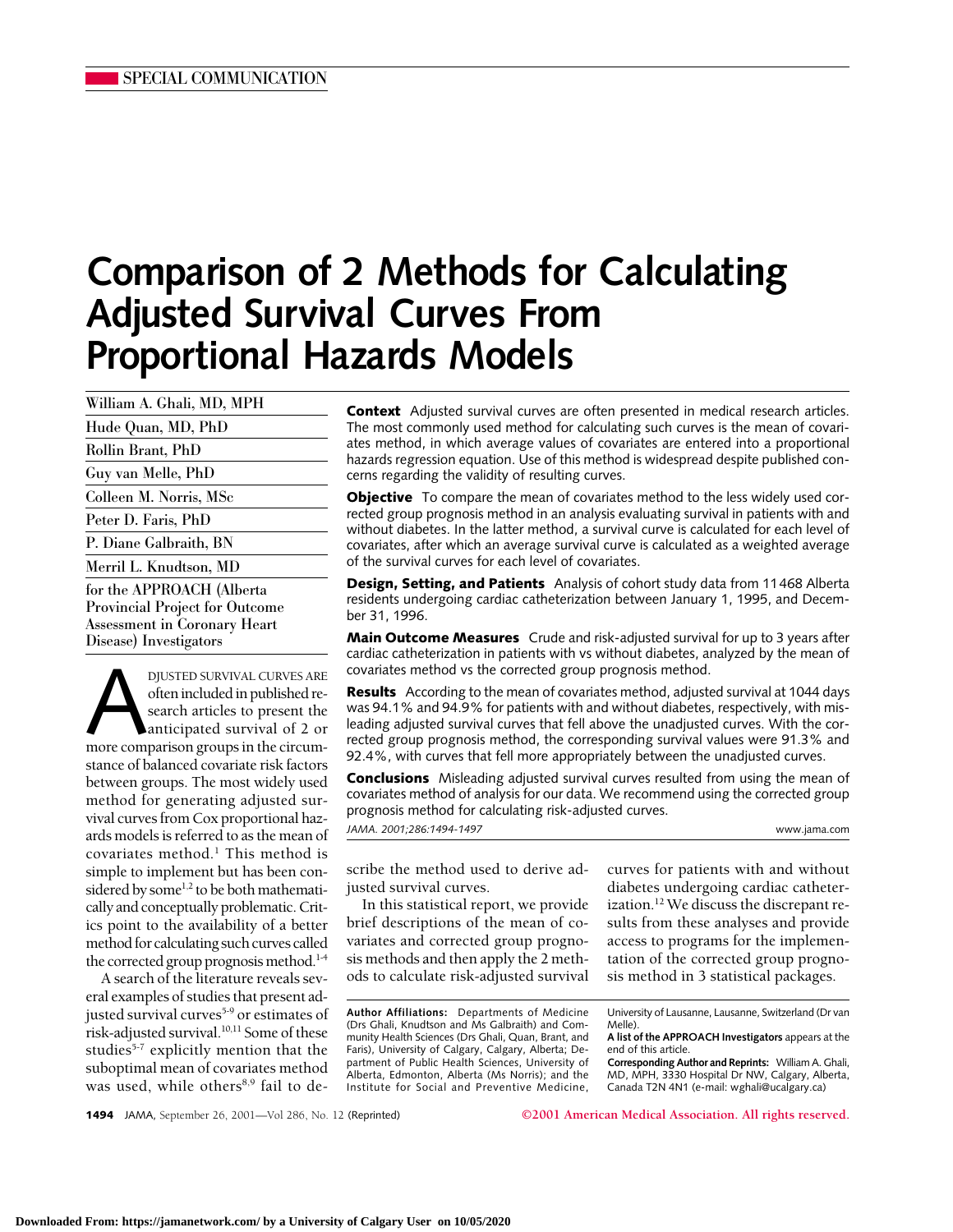## **METHODS Mean of Covariates Method**

In the widely used mean of covariates method, mean values for covariates are inserted into the survival function of the proportional hazards model. For continuous variables like age, the mean value among study patients is used. For dichotomous covariates, a value between 0 and 1 is used to reflect the proportion of patients in the database with the condition (eg, 0.17, if 17% have the condition).

# **Corrected Group Prognosis Method**

In the corrected group prognosis method, survival curves are first calculated for each of the unique combinations of covariates in a database, based on the coefficients from a single proportional hazards model developed on the entire database. A weighted average of these individual curves is then calculated, with weights proportional to the number of individuals at each level of covariates. For models that contain a large number of covariates, there may be many covariate combinations for which individual curves must be calculated. For the statistical case report that we present 2419 survival curves had to be calculated and averaged to yield the final adjusted curves that are presented in the "Results" section. We have developed programs that readers can download from the Internet<sup>13</sup> for implementing the corrected group prognosis method in SAS, STATA, and S-Plus.

# **Statistical Case Report**

We recently published an article that presents adjusted survival curves after cardiac catheterization for individuals with and without diabetes undergoing cardiac catheterization between January 1, 1995, and December 31, 1996.12 The purpose of this analysis was to provide information on the adjusted survival experience of individuals with diabetes, while controlling for age, sex, and comorbidities. Details of that study's methods are provided elsewhere.<sup>12,14</sup>

In our analysis, we used a proportional hazards analysis to compare survival up to 3 years after cardiac catheterization by diabetes status while controlling for the other clinical variables that were significant predictors of survival ( $P \le 0.05$ ). The proportional hazards assumption was evaluated graphically and found to be appropriate. Riskadjusted survival curves were then plotted from the proportional hazards model using first the mean of covari-

ates method then the corrected group prognosis method.

# **RESULTS**

**TABLE 1** presents the clinical characteristics of the 11468 patients studied along with hazard ratios for all variables that were statistically significant in the proportional hazards model. Patients with diabetes generally had a

**Table.** Prevalence and Prognostic Importance of the Clinical Variables Considered for Inclusion in the Cox Proportional Hazards Model Developed for Risk Adjustment\*

|                                                 | No. (%)                                               |                                                          |                                                        |
|-------------------------------------------------|-------------------------------------------------------|----------------------------------------------------------|--------------------------------------------------------|
| <b>Clinical Variable</b>                        | Prevalence<br>in Diabetic<br>Patients<br>$(n = 1959)$ | Prevalence<br>in Nondiabetic<br>Patients<br>$(n = 9509)$ | <b>Hazard Ratio in</b><br>Survival Model,<br>(95% CI)† |
| Men                                             | 1314 (67.1)                                           | 6820 (71.7)                                              | $0.8(0.7-0.9)$                                         |
| Age $\geq 65$ y                                 | 995 (50.8)                                            | 4277 (45.0)                                              | $1.6(1.4-1.9)$                                         |
| Hypertension                                    | 1289 (65.8)                                           | 4626 (48.7)                                              | $1.2(1.0-1.4)$                                         |
| Prior myocardial infarction                     | 1096 (56.0)                                           | 4603 (48.4)                                              | $\sim$ .                                               |
| Hyperlipidemia                                  | 768 (39.2)                                            | 3584 (37.7)                                              | $0.8(0.7-0.9)$                                         |
| Congestive heart failure                        | 467 (23.8)                                            | 1082 (11.4)                                              | $2.2(1.9-2.6)$                                         |
| Prior PTCA                                      | 257 (13.1)                                            | 1089 (11.5)                                              | .                                                      |
| Prior thrombolytic therapy                      | 184 (9.4)                                             | 1065 (11.2)                                              | .                                                      |
| Chronic lung disease                            | 193 (9.9)                                             | 676 (7.1)                                                | $1.5(1.2-1.8)$                                         |
| Prior CABG                                      | 186 (9.5)                                             | 662 (7.0)                                                | $1.2(1.0-1.5)$                                         |
| Peripheral vascular disease                     | 237 (12.1)                                            | 493 (5.2)                                                | $1.3(1.1-1.6)$                                         |
| Cerebrovascular disease                         | 152 (7.8)                                             | 415 (4.4)                                                | $1.7(1.3-2.1)$                                         |
| GI or liver disease                             | 55(2.8)                                               | 272 (2.9)                                                | $\cdots$                                               |
| Neoplastic disease                              | 61(3.1)                                               | 241 (2.5)                                                | $\cdots$                                               |
| Creatinine ≥2.3 mg/dL‡                          | 118(6.0)                                              | 139(1.5)                                                 | $2.6(2.0-3.3)$                                         |
| Dialysis dependent                              | 49 (2.5)                                              | 69 (0.7)                                                 | .                                                      |
| Coronary anatomy<br>Normal                      | 107(5.5)                                              | 1137 (12.0)                                              | 1.0                                                    |
| 1 to 2 VD                                       | 844 (43.1)                                            | 4718 (49.6)                                              | $1.8(1.2 - 2.8)$                                       |
| 2 VD+pLAD                                       | 62(3.2)                                               | 304 (3.2)                                                | $2.5(1.4-4.3)$                                         |
| 3 VD                                            | 447 (22.8)                                            | 1451 (15.3)                                              | $2.8(1.8-4.4)$                                         |
| 3 VD+pLAD                                       | 270 (13.8)                                            | 962 (10.1)                                               | $3.5(2.3-5.5)$                                         |
| Left main                                       | 175 (8.9)                                             | 622(6.5)                                                 | $4.1(2.6-6.4)$                                         |
| Missing                                         | 54 (2.8)                                              | 315(3.3)                                                 | $3.1(1.8-5.3)$                                         |
| LV ejection fraction, %<br>>50                  | 875 (44.7)                                            | 5159 (54.3)                                              | 1.0                                                    |
| 30-50                                           | 495 (25.3)                                            | 1787 (18.8)                                              | $1.6(1.3-2.0)$                                         |
| $30$                                            | 124 (6.3)                                             | 382 (4.0)                                                | $3.5(2.7-4.5)$                                         |
| Not measured                                    | 75 (3.8)                                              | 307 (3.2)                                                | $3.4(2.5-4.5)$                                         |
| Missing                                         | 390 (19.9)                                            | 1874 (19.7)                                              | $1.7(1.4-2.1)$                                         |
| Indication for catheterization<br>Stable angina | 334 (17.1)                                            | 1647 (17.3)                                              | .                                                      |
| Myocardial infarction                           | 348 (17.8)                                            | 1646 (17.3)                                              | $\cdots$                                               |
| Unstable angina                                 | 418 (21.3)                                            | 1776 (18.7)                                              | $\cdots$                                               |
| Other                                           | 859 (43.9)                                            | 4440 (46.7)                                              | $\cdots$                                               |
|                                                 |                                                       |                                                          |                                                        |

\*CI indicates confidence interval; PTCA, percutaneous transluminal coronary angioplasty; CABG, coronary artery bypass graft surgery; GI, gastrointestinal; VD, vessel disease; pLAD, proximal left anterior descending artery involvement; and LV, left ventricle.

†Ellipses indicate that the variable was not statistically significant at *P*≤.05 in the multivariable survival analysis. ‡To convert to µmol/L, multiply by 88.4.

**©2001 American Medical Association. All rights reserved.** (Reprinted) JAMA, September 26, 2001—Vol 286, No. 12 **1495**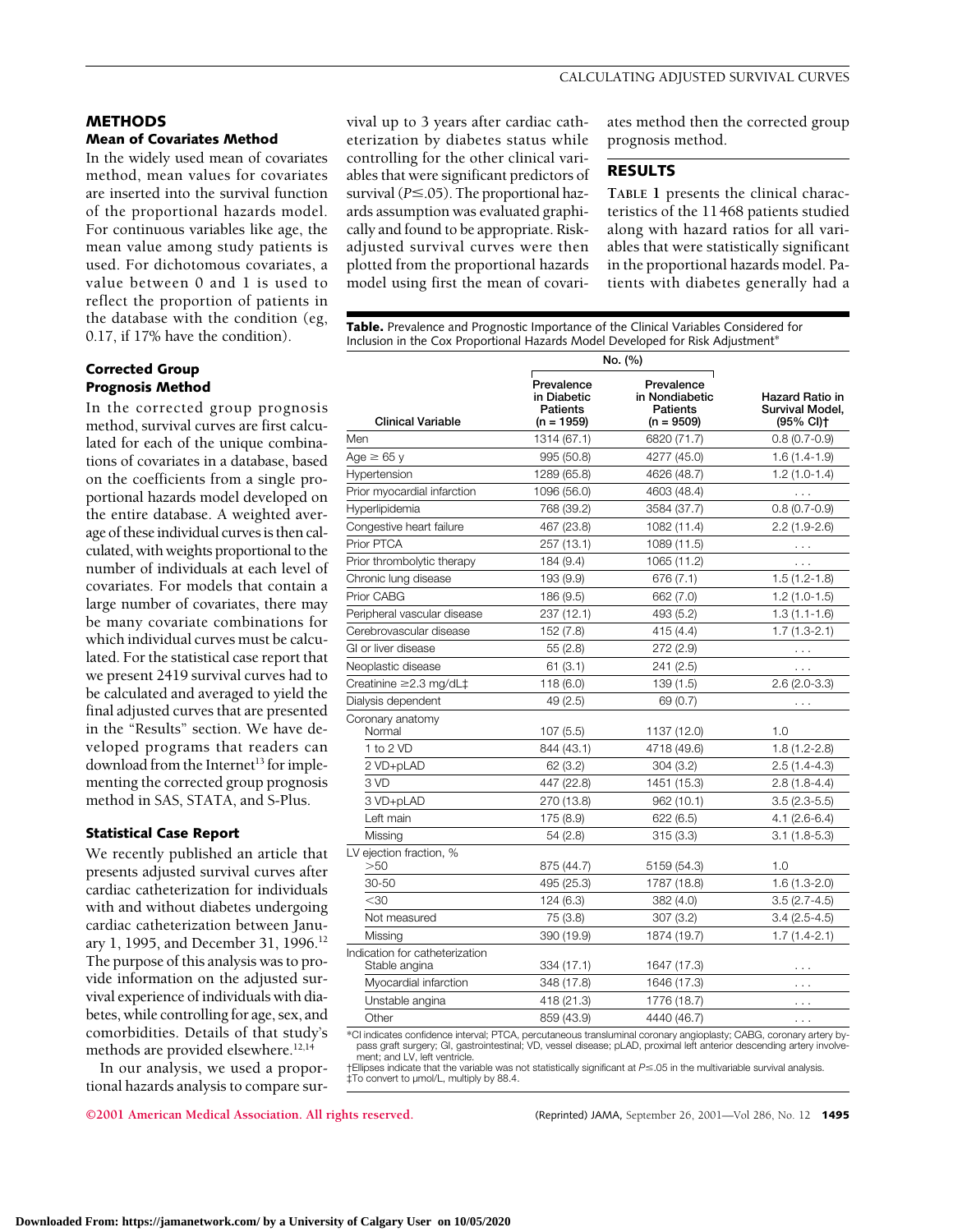







Reproduced with permission from Ghali et al.12

higher prevalence of various clinical risk variables.

The unadjusted survival estimates to 1044 days of follow-up (the last day on which a death occurred) were 86.8% and 93.2% for patients with and without diabetes, respectively ( $P$ <.001). The unadjusted hazard ratio for diabetes was 2.0 (95% confidence interval [CI],1.7- 2.3), and with adjustment, the hazard ratio decreased to 1.2 (95% CI, 1.0-1.4).

To graphically represent this decrease, we first applied the mean of covariates method and found that the adjusted curves fell above the unadjusted curves for patients with and without diabetes (**FIGURE 1**). Adjusted survival to 1044 days was 94.1% and 94.9%, respectively, according to the mean of covariates method.

**FIGURE 2** presents the results of the corrected group prognosis analysis. In this instance, the adjusted survival curves are more appropriately positioned between the unadjusted curves, with survival at 1044 days of 91.3% and 92.4%, respectively.

## **COMMENT**

The marked discrepancy between the results of these 2 statistical analyses undoubtedly relates to the previously described limitations of the mean of covariates method.1,2 These include the assignment of mean covariate values between 0 and 1 for dichotomous variables (eg, 0.07) that are meaningless at the individual level and the recognition that the method calculates the hazard for a hypothetical average individual rather than a populationaveraged value.

A simple explanation for the discrepant results is that the averaging of covariate values occurs at different parts of the proportional hazards survival function. In the mean of covariates method, the averaging occurs within the function's exponent, whereas it is actual survival curves that are averaged in the corrected group prognosis method. We present an analogous example for clarification: the mean of the numbers 1, 1, and 4 is equal to 2. If we then put this mean value in the exponent of the base number 10 (ie, 10<sup>2</sup>), the result is 100. In contrast, if we calculate the mean of  $10^1$ ,  $10^1$ , and  $10^4$ , the result is 3340. The first calculation represents averaging within an exponent analogous to the mean of covariates method. The second example corresponds to the type of averaging that occurs in the corrected group prognosis method (ie, averaging of expressions that include exponents).

To further explore the circumstances under which distortion of curves is likely to be greatest, we conducted sensitivity analyses for which we controlled for only 1 covariate at a time. This allowed us to determine that the distortion of the mean of covariates method is greatest when the covariate(s) being controlled for is prevalent in the database and when the hazard ratio(s) associated with the covariates is large.

This statistical report provides an important message to researchers, readers, and journal editors. Researchers should consider abandoning the mean of covariates method despite its relative simplicity and the availability of macros for its implementation in some statistical packages. The limitations of the method are described, $1,2$  and this case report demonstrates how misleading curves can arise.

Readers of the medical literature need to recognize that caution is necessary when interpreting adjusted survival curves that are presented without corresponding unadjusted curves. Caution is also required when articles fail to mention the method used to calcu-

**1496** JAMA, September 26, 2001—Vol 286, No. 12 (Reprinted) **©2001 American Medical Association. All rights reserved.**